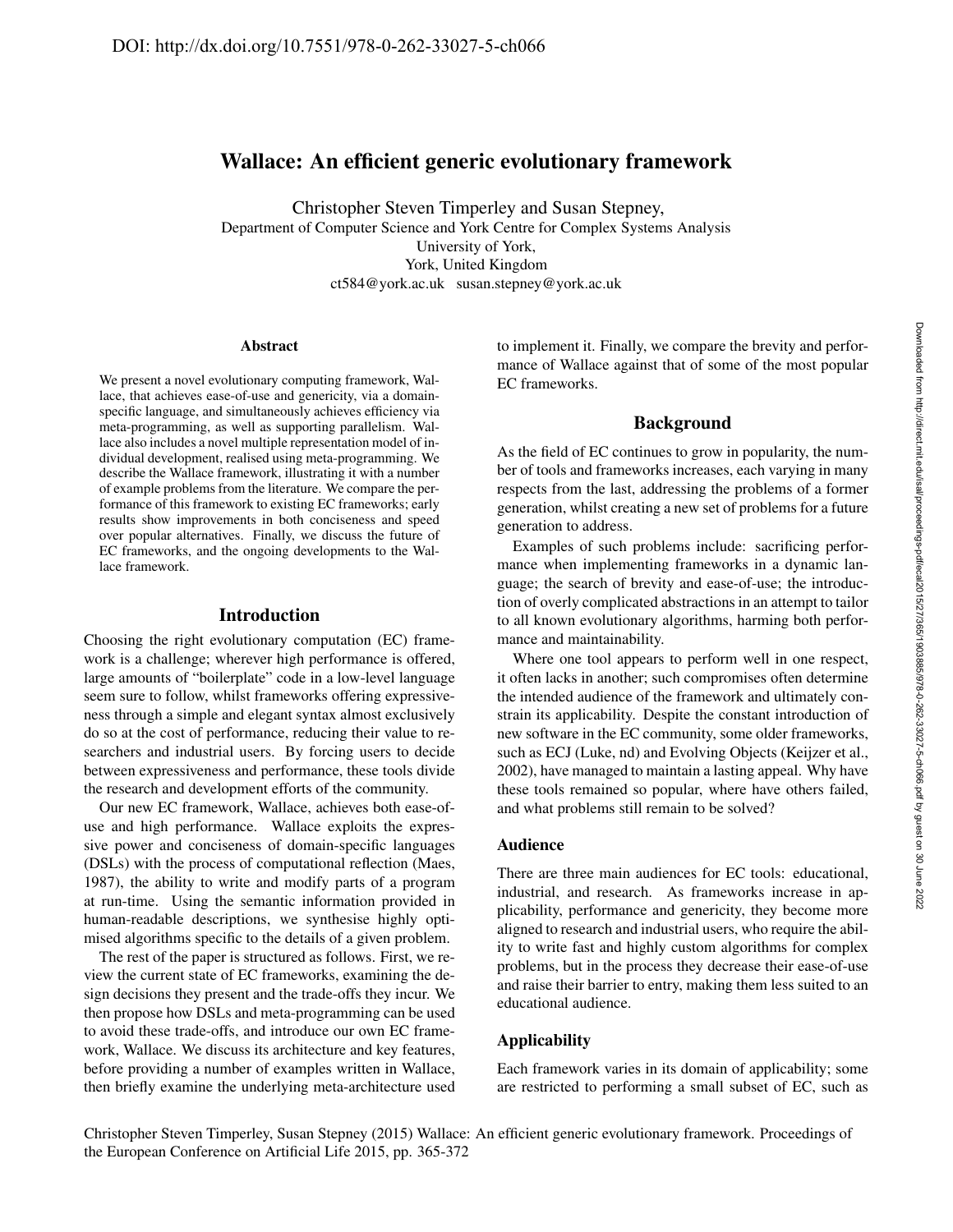GEVA (O'Neill et al., 2008), whilst others are built to facilitate all forms of EC. Each approach has its own merits and disadvantages.

By modelling only a subset of EC, one may reap the performance benefits of specificity, by significantly reducing the level of abstraction, removing inefficient generic code, and using more efficient memory allocation patterns. This improves both performance of the framework, and the maintainability of its codebase, but comes at the cost of learning a new framework for each form of EC one wishes to perform. Furthermore, creating a new framework for each field of EC involves re-implementing highly common operations, representations, and logging facilities.

More generic tools, such as ECJ and EO, are designed to be applicable in all realms of meta-heuristic computation, but at the cost of performance; their highly abstract frameworks add significant layers of overhead and complexity, removing much potential for optimisation. EO deals with this better than ECJ, by exploiting C++ templates, but increases the complexity of its language in the process, raising the barrier to entry. ECJ and EO possess plentiful libraries of operators, representations and more, but other high-level frameworks, such as JCLEC (Ventura et al., 2008) and Watchmaker (Dyer, 2010), are often lacking; it is easier to implement a small subset of EC well than it is to implement its entirety.

As highlighted by Gagné and Parizeau (2006), EC frameworks differ in their domains of applicability, and in the genericity of their various components, such as their representation, fitness, operations, evolutionary model, parameters, and output. Tools such as ECJ and EO have genericity in all criteria proposed by Gagné and Parizeau, and allow users to easily integrate new concepts into the framework.

#### Ease-of-Use

High performance frameworks are almost exclusively written in relatively low-level languages such as C, C++ and Java. Such frameworks naturally incur considerable boilerplate code and require an extensive knowledge of their underlying language. This higher level of performance comes at the cost of a reduced level of conciseness and expressiveness. By trading off these properties in search of performance, the barrier of entry to these tools is raised, and their potential as educational tools is diminished.

Frameworks written in interpreted languages, such as Python and Ruby, require fewer lines of code and permit more human readable descriptions than their compiled counterparts. Additionally, such languages allow the user to easily prototype, inspect and modify algorithms as they are running, making them well suited to the classroom. However, such advantages are attained by sacrificing the speed and optimisation opportunities afforded by faster compiled languages.

Some high performance frameworks escape the difficul-

ties of dealing with low-level languages by bypassing them all together, and instead relying on user input to graphical user interfaces to setup and run algorithms. Whilst these GUIs often make for excellent educational tools, they are seldom useful to the industrial or research user, who almost always wishes to use representations, operations and algorithms beyond those incorporated within the tool.

Frameworks may attempt to escape these issues by allowing users to describe their algorithms in the form of a highly restricted DSL. Such descriptions serve as rigid specifications, say in the form of Java parameter files or XML files, allowing the user to specify the various settings of their algorithms from a set of predefined options. Whilst these descriptions are often more concise than their alternative, they are so at the cost of expressiveness; seldom is the user allowed to describe the behavioural aspects of an algorithm without writing in the language of the framework itself.

# An Ideal Language

We believe that if a framework achieved ease-of-use, applicability, genericity *and* performance, that it might better serve all audiences, and thus become a candidate for a common language, bringing the EC audiences closer together. Yet such a framework seems impossible; surely one cannot maintain performance whilst enjoying genericity and applicability, which themselves cannot be enjoyed without compromise to ease-of-use?

Our solution is two-pronged. First, by employing a DSL, we can still enjoy ease-of-use, whilst maintain genericity and applicability. Such an approach not only allows the user to write algorithms in more natural terms, making them more amenable to communication, but also retains the expressiveness of the underlying programming language, allowing the user to integrate behaviours beyond those prescribed, unlike parameter file based approaches.

Second, in order to maintain high performance whilst achieving these qualities, we exploit meta-programming to allow us to write high level code that remains on a par with low level approaches in terms of performance. Rather than using our DSL to simply specify components within the language, we enhance it with the ability to extend the language and to dynamically synthesise new code, allowing natural high-level descriptions to be transformed into highly optimised context-aware code fragments on-the-fly, as shown in Figure 1.

Our realisation of this solution is the Wallace framework, named after the famous naturalist and co-discoverer of natural selection, Alfred Russel Wallace. To achieve these feats we implemented Wallace using the Julia language.

Julia (Bezanson et al., 2014) is a relatively young highlevel, high-performance dynamic programming language, designed for technical computing, built around multipledispatch, a rich type system, and a just-in-time compiler that specialises methods based upon types encountered at run-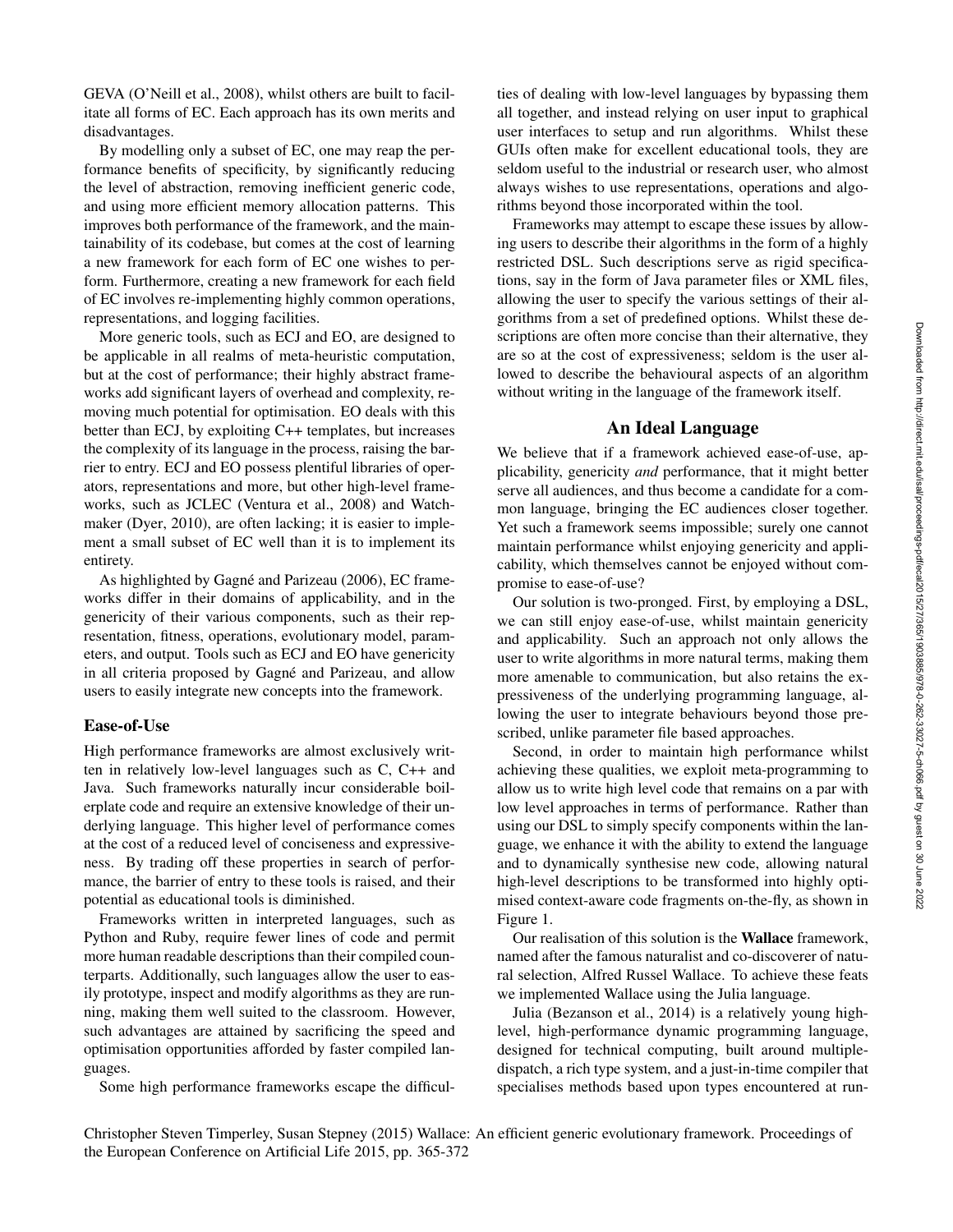

Figure 1: High-level descriptions of objects are parsed into YAML before being dynamically synthesized into optimised Julia object code.



Figure 2: The flow of data within the component-based architecture of an EA in Wallace.

time. As a result of these design decisions, Julia attains a performance close to if not equal to C across a wide range of problems, without needing to resort to writing low-level code (Bezanson et al., 2012).

#### Architecture

Similar to ECJ and EO, Wallace employs a componentbased architecture, where algorithms are described in terms of a series of customisable components, each responsible for implementing some part of the standard evolutionary loop employed by the majority of EAs; the flow of data between the components within this architecture is shown in Figure 2. Within Wallace each component is built using a provided description, and often compiled to a highly specific and optimised form through the use of run-time code evaluation.

In this section we outline how Wallace implements some of these components, and discuss its population model and its novel multiple representation model.

#### Population Model

Wallace uses a population model similar to that of EO and ECJ, where an algorithm operates on a single population divided into an arbitrary number of independently evolving sub-populations, or *demes*.



Figure 3: An example series of developmental stages for a problem using grammatical evolution. A sequence of bits is used as the genotype of an individual, from which an integer sequence may be produced; the bi-directional indicates that changes in the integer sequence may be transmitted to the bit sequence. From the integer sequence, a grammar derivation is produced, which in turn, is used to produce a program.

| species:                                                  |
|-----------------------------------------------------------|
| stages:                                                   |
| bit sequence:                                             |
| representation<br>bit vector>: { length: 800 }            |
| int_sequence:                                             |
| from: bit_sequence                                        |
| representation <int_vector>: { length: 100 }</int_vector> |
| derivation:                                               |
| from: int sequence                                        |
| representation <string>: { frozen: true }</string>        |
| program:                                                  |
| from: derivation                                          |
| representation <lambda>:</lambda>                         |
| arquments: ["x::Int", "y", "z"]                           |

Figure 4: A multiple representation realisation of a simple grammatical evolution (Figure 3) approach to symbolic regression.

Each deme hosts a single *species* of individuals. The population may comprise several heterogeneous demes, allowing different species to be co-evolved. Island model EAs can be realised by attaching a *migrator* component to the population, which exchanges individuals between demes, according to a *migration policy* (Whitley et al., 1998). By combining the migrator component with Wallace's multiple representation model (below), we can implement more advanced models, such as the multiple representation island model (Skolicki and De Jong, 2004), where each deme evolves a different representation of a given problem in parallel.

#### Multiple Representation Model

A novel feature of Wallace is its multiple representation model, which allows individuals to include an arbitrary number of linked representations, implementing a rich process of *development*. One may create a *Lamarckian* connection between certain developmental stages, allowing changes made to a later stage to be communicated back to earlier ones. An example is given in Figure 3.

To define a species, the user details the development stages of its individuals, by specifying the representation used by each stage, along with any associated parameters, and the development stage from which it should be produced. An example species definition is given in Figure 4.

Users may add arbitrary representations into Wallace by registering their implementing type and associated factory with the kernel. These representation types define the de-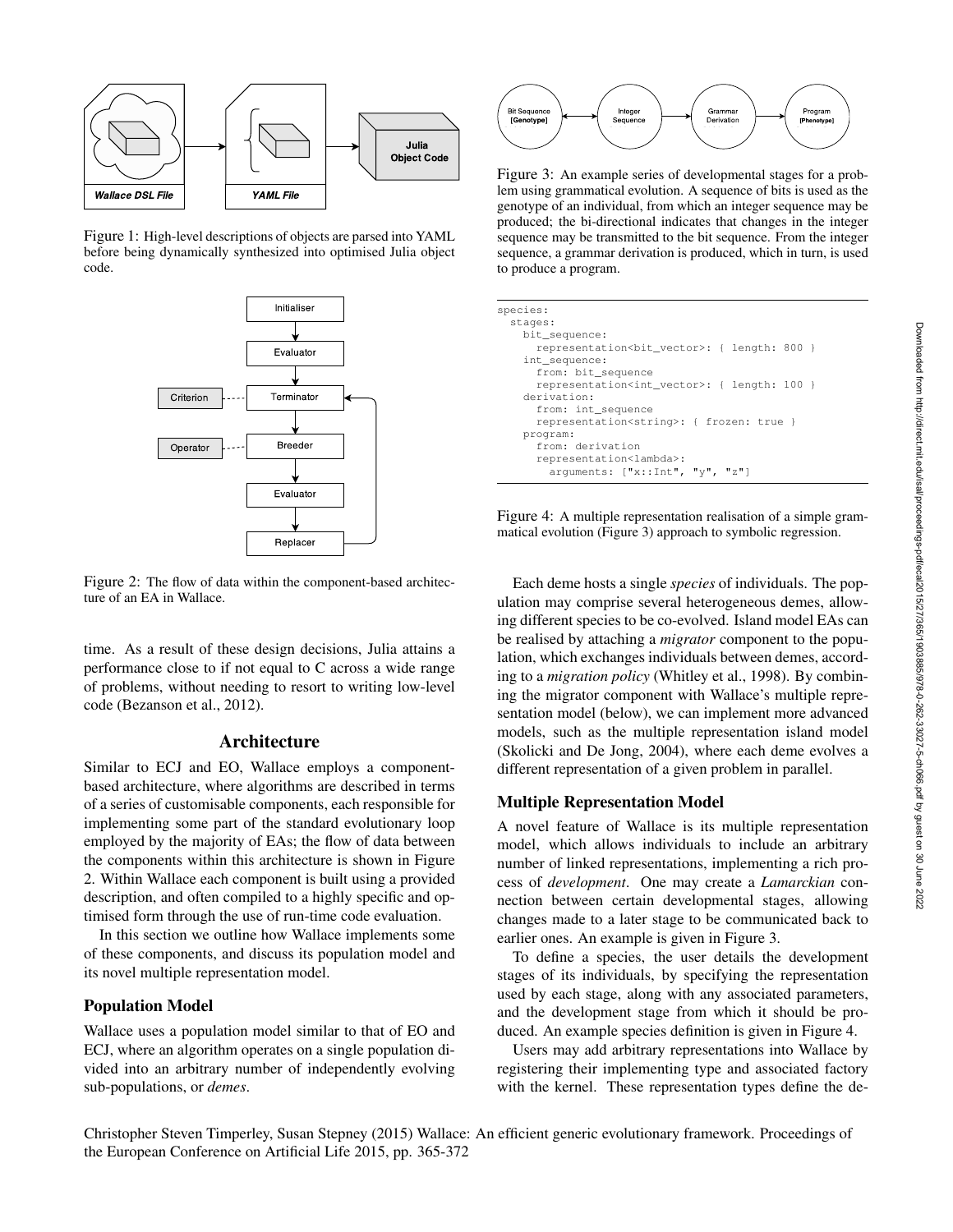

Figure 5: An example breeding setup, illustrating the chain of operations that a proto-offspring is subjected to before being inserted into the set of offspring. Each node within the graph represents a particular selection method, or a variation method, in which case it operates on the developmental stage described within.

fault way to pseudo-randomly generate new individuals, and are used to describe how an instance of one representation should be transformed into an instance of another.

#### Breeding Model

Selecting parents and producing offspring is the responsibility of Wallace's *breeder* component, heavily inspired by ECJ's powerful breeding pipeline system. Each deme is allocated its own breeder, allowing different demes to carry out their own process of breeding. This breeder produces a set of offspring at each generation, prior to the stage of *replacement*, where the *replacement* component decides which individuals from the current members of the deme and its set of offspring should survive into the next generation.

The simplest breeder is the *fast breeder*, which takes a single breeding source and uses it to produce a desired number of offspring. This breeding source may take the form of a selection or variation method, or as a form of proxy, either returning offspring from a number of different sources based upon chance, or selecting between them based upon the state of the search. Each source may draw its inputs from other sources, or directly from the contents of a deme, as in the case of selection methods. An example breeding setup is shown in Figure 5.

Using the syntax in Figure 6, users may add new sources into the breeder by declaring their type (e.g. selector or variation operator), the name of the source from which they should draw their inputs, the name of the developmental stage upon which they should operate, which defaults to the genotype if omitted, along with any operator-specific parameters, such as mutation rate and tournament size.

Like most breeders within Wallace, the fast breeder has support for parallel breeding, which it achieves by splitting the workload at each step within the breeding process as equally as possible between all available cores.

# Fitness Model

Following breeding, and prior to replacement, each unevaluated candidate solution within the population is subject to

| breeder <breeder fast="">:</breeder>                         |
|--------------------------------------------------------------|
| sources:                                                     |
| s <selection>:</selection>                                   |
| operator <selection tournament="">: { size: 2 }</selection>  |
| x <variation>:</variation>                                   |
| from: s                                                      |
| stage: bits                                                  |
| operator <crossover two_point="">: { rate: 0.7 }</crossover> |
| m <variation>:</variation>                                   |
| from: x                                                      |
| stage: bits                                                  |
| operator <mutation bit_flip=""> { rate: 0.01 }</mutation>    |
|                                                              |

Figure 6: An example of a fast breeder setup.

| evaluator <evaluator simple="">:</evaluator> |                                             |  |
|----------------------------------------------|---------------------------------------------|--|
| objective:                                   |                                             |  |
|                                              | SimpleFitness(true, count(i.bit_vector, 1)) |  |

Figure 7: An example of a simple evaluator, used to compute fitness as the number of ones within an individual's bit vector representation.

*evaluation*. This process is carried out by an *evaluator*, which accepts a population and assigns fitness values to all of its (unevaluated) individuals based on their performance. This evaluator may treat each individual in isolation, or may implement a co-evolutionary approach, where the fitness of an individual is calculated by combining or comparing it against other individuals in the same population, or another population.

The *simple* evaluator is built by being given an objective function, provided in the form of a lambda function, accepting a single input individual and returning a calculated Fitness object for that individual (Figure 7).

The concept of fitness itself is implemented using abstract Fitness objects, which only require the programmer to specify a means of comparing them, allowing multipleobjective and more advanced co-evolutionary fitness values to be used; this avoids the user becoming trapped within the limitations of a single scalar fitness value, as is the case with many other frameworks.

In a similar fashion to breeders, evaluators may also take advantage of multiple cores by splitting their workload across each of them.

### Examples

To illustrate the use of Wallace, we give two examples: implementing the OneMax problem using a simple genetic algorithm (Figure 8), and evolving a Java AI controller for the Robocode (Nelson et al., 2014) tank game via grammatical evolution (Figure 9).

We begin the algorithm description for a problem by starting with the algorithm keyword, followed by the name of our particular algorithm. We specify that our algorithm extends the base evolutionary algorithm; were we to imple-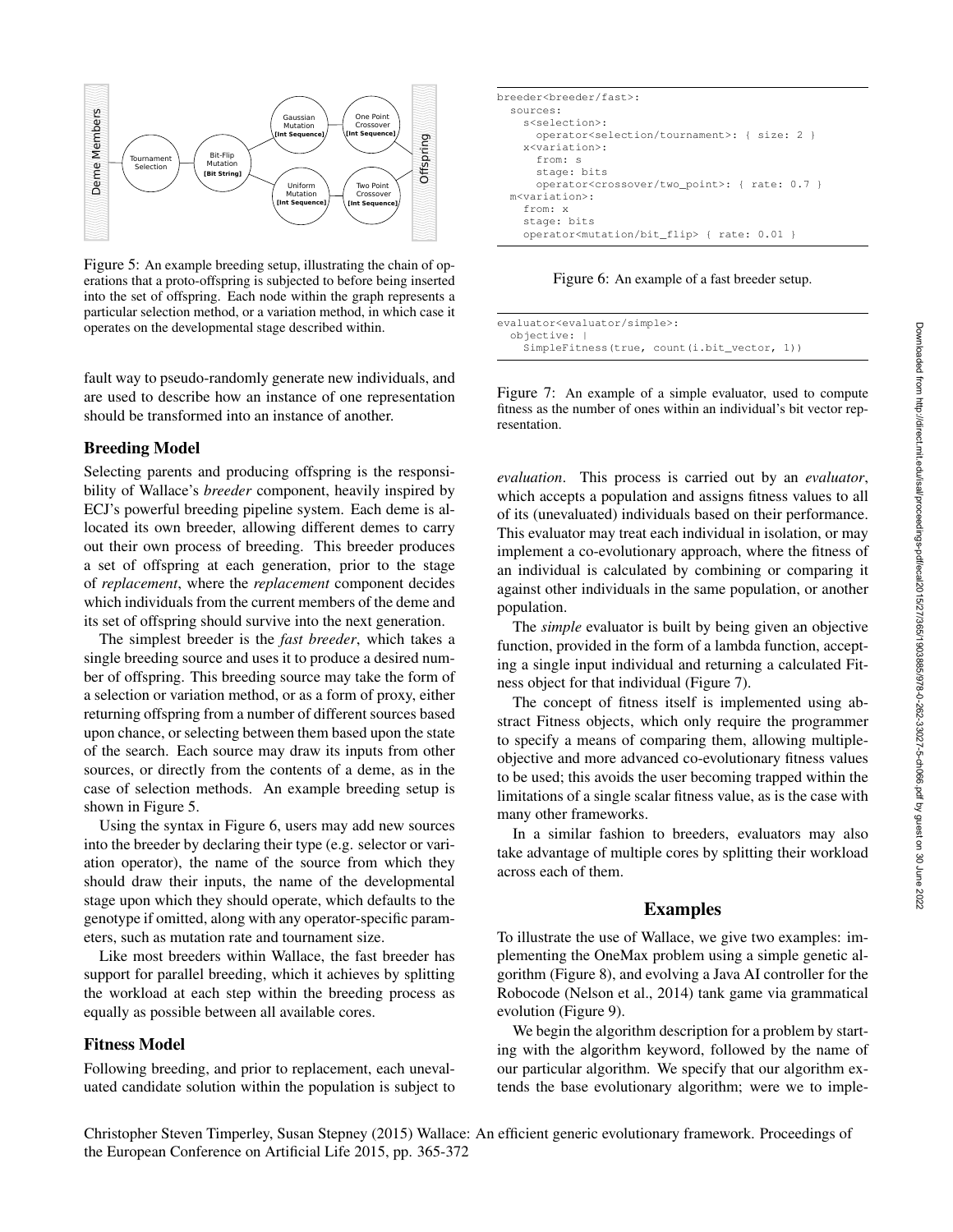type: evolutionary\_algorithm

```
_my_breeder<breeder/fast>:
  sources:
   s<selection>:
     operator<selection/tournament> { size: 2 }
    x<variation>:
     from: s
     stage: bits
     operator<crossover/uniform>: { rate: 0.7 }
   m<variation>:
     from: x
     stage: bits
     operator<mutation/bit_flip>: { rate: 0.01 }
_my_species:
 stages:
   bits:
     representation<bit_vector>: { length: 100 }
replacement<generational>: {}
population:
 demes:
    - capacity: 100
     species: $( my species)
     breeder: $(_my_breeder)
evaluator<evaluator/simple>:
 objective: |
   SimpleFitness(sum(i.bits), true)
```
Figure 8: An implementation of OneMax within Wallace.

ment some other form of meta-heuristic we would extend its base type instead.

We then describe the species of individuals that we wish to evolve, outlining each of its stages of development and the representations they use, as well as the type of fitness object used to compare the fitness of individuals within the same species. For OneMax, the species definition says that our individuals have one stage of development, that being their bit-string, and that we use a simple scalar-based measure of fitness. For the more complex Robocode problem, we setup the bit-string, codon sequence, and grammar derivation, representing the source code for our robot controller, as commonly used when performing GE, along with an additional controller stage that we have added, which uses a custom representation to simplify compilation of robocode controllers and communications with the robocode platform.

Next, we outline the specifics of our breeder, detailing each of its operators, along with their respective sources and the name of the development stage on which they operate, in the case of variation methods.

Finally, we specify our method of replacing individuals following the breeding phase, and specify the size, species and breeder used by each of the demes within the population, before providing an evaluation function for our problem, responsible for measuring the quality of potential solutions.

Wallace takes these descriptions and using metaprogramming, compiles them into highly efficient objectcode, optimised to the specifics of the given problem.

```
type: evolutionary_algorithm
termination:
  iterations<criterion/iterations>: { limit: 1000 }
_my_species:
  stages:
   bits:
      representation<bit_vector>: { length: 800 }
    codons:
     from: bits
     lamarckian: true
      representation<int_vector>: { length: 100 }
   source_code:
      from: codons
     representation<grammar_derivation>:
        root: s
        rules: ...
    controller:
      from: source_code
      representation<robocode_controller>: {}
_my_breeder<breeder/fast>:
  sources:
   s<selection>:
     operator<selection/tournament>: { size: 5 }
    x<variation>:
     from: s
      stage: bits
      operator<crossover/two_point>: { rate: 0.7 }
    m<variation>:
     from: x
      stage: codons
      operator<mutation/gaussian> { rate: 0.02 }
replacement<generational>: { elites: 1 }
population:
  demes:
    - capacity: 100
      species: $(_my_species)
      breeder: $(_my_breeder)
evaluator<evaluator/simple>:
  objective: |
    score = execute(i.controller)
    SimpleFitness(score, true)
```
Figure 9: An implementation of Robocode controller evolution within Wallace.

# Meta-Architecture

The Wallace meta-architecture provides a process responsible for transforming concise high-level component descriptions, provided in a DSL, into fragments of highly optimised code, using meta-programming. It is through the reflective capabilities of Julia that Wallace manages to perform such transformations on-the-fly, as the program is running.

# Wallace Description Language

Rather than interacting directly with the Julia programming language, Wallace users provide natural and concise highlevel descriptions of their algorithms and their various components using a specialised DSL built upon an extended YAML, which retains the ability to provide code fragments and to define new behaviours.

Descriptions are realised as objects within Wallace by passing them to the make function. Following a pattern sim-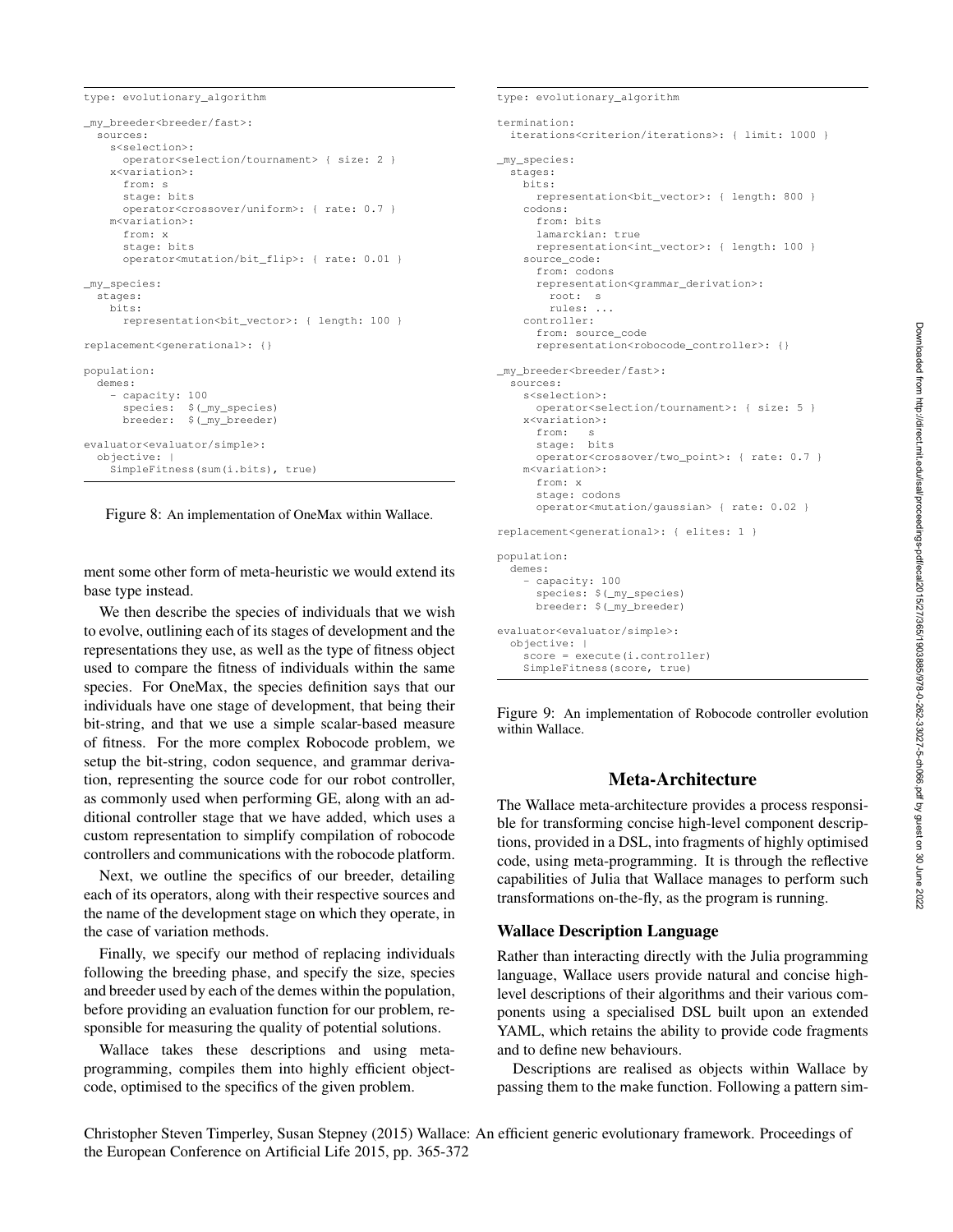```
Downloaded from http://direct.mit.edu/isal/proceedings-pdflecal2015/27/365/1903885/978-262-33027-5-ch066.pdf by guest on 30 June 2022
                         Downloaded from http://direct.mit.edu/isal/proceedings-pdf/ecal2015/27/365/1903885/978-0-262-33027-5-ch066.pdf by guest on 30 June 2022
```

```
type: evolutionary_algorithm
evaluator:
  type: evaluator/simple
  objective: |
    ...
replacement:
 type: generational
...
```
Figure 10: An example algorithm description translated to YAML.

ilar to that of the Factory pattern (Freeman et al., 2004), inspired by the popular Ruby test data generation tool, FactoryGirl (Ferris, 2014), descriptions are forwarded to the factory responsible for unfolding them; this may be done automatically by the Wallace kernel, by inspecting the type attribute of the description, or by manually specifying which factory should be used.

Once a description has reached a factory, it is subject to the processes of *preparation*, *validation* and *composition*, before it is transformed into an object of the desired type (which may itself be a description).

Preparation Stage The description is transformed into a valid YAML object (Figure 10), by first removing all comments, before extracting each type tag from within the document and inserting it into its associated object, and finally handling all insertion point operations.

Validation Stage Next, the YAML description is passed to the validation stage, where it is checked against a series of rules for legality, provided in the form of a function, before it passed onto the final stage to be transformed into a concrete object.

Composition Stage Finally, the validated description is used to construct the concrete object it describes. Usually this stage involves recursively constructing the concrete objects of the desired object's individual components, by invoking each of their associated factories with their descriptions, before composing them into a single object. Rather than provide a concrete object, it may be the case that certain *abstract* factories are used to construct partial objects, or to further detail given descriptions.

# Performance Optimisations

In addition to using reflection to transform descriptions into object code, Wallace exploits reflection to implement optimised data structures and algorithms, highly specific to the details of a given problem.

To realise its multiple representation model without incurring a performance hit by storing each stage of an individual's development in an abstract container, Wallace uses the information provided by a description of a given species to

```
> julia
Julia...
julia> using Wallace
wallace> alg = load("max_ones.wlc")
<EvolutionaryAlgorithm:...>
wallace> run!(alg)
...
```
Figure 11: Loading and executing an algorithm description via the REPL.

create a memory-optimised individual type, specific to that species; this approach substantially reduces look-up time and memory consumption. This technique is also applied to the fitness model used by a given species of individuals; by specifying the type of fitness used by individuals within that species, Wallace can create a faster and more compact individual type definition by stating it specifically.

Wallace also uses reflection to implement a more efficient mechanism for converting between representations. Rather than dynamically calculating whether a given stage is out of sync with the genome and then determining the series of conversion steps that should be performed, Wallace determines the state of each of the development stages following each operation and hard-codes the minimal number of conversion operations into a highly specific (and thus optimised) breeder.

Typically, these conversion operations are applied to each individual within a group in sequence, and written in terms of a mapping operation on a single individual. However, the user may elect to implement a *batch conversion* mechanism for their representation, defining how a group of individuals should have representations converted collectively, allowing costly overheads to be minimised, such as compiling external code, proving useful when performing grammatical evolution in an external language.

# Framework Interaction

Currently, Wallace lets its users interact in three different ways, allowing it to be used in a variety of contexts and for a multitude of purposes.

Read-Eval-Print-Loop (REPL) The quickest way to get up and running with Wallace is through Julia's REPL interface, augmented with additional functionality, allowing users to quickly perform experiments and prototype simple code. Component descriptions can be loaded into Wallace through calling the load or build commands with the location of a valid component description file (Figure 11). Once loaded, objects may be treated as any other kind of object within Julia, allowing them to interact with external libraries.

The REPL also provides a number of usability-driven fea-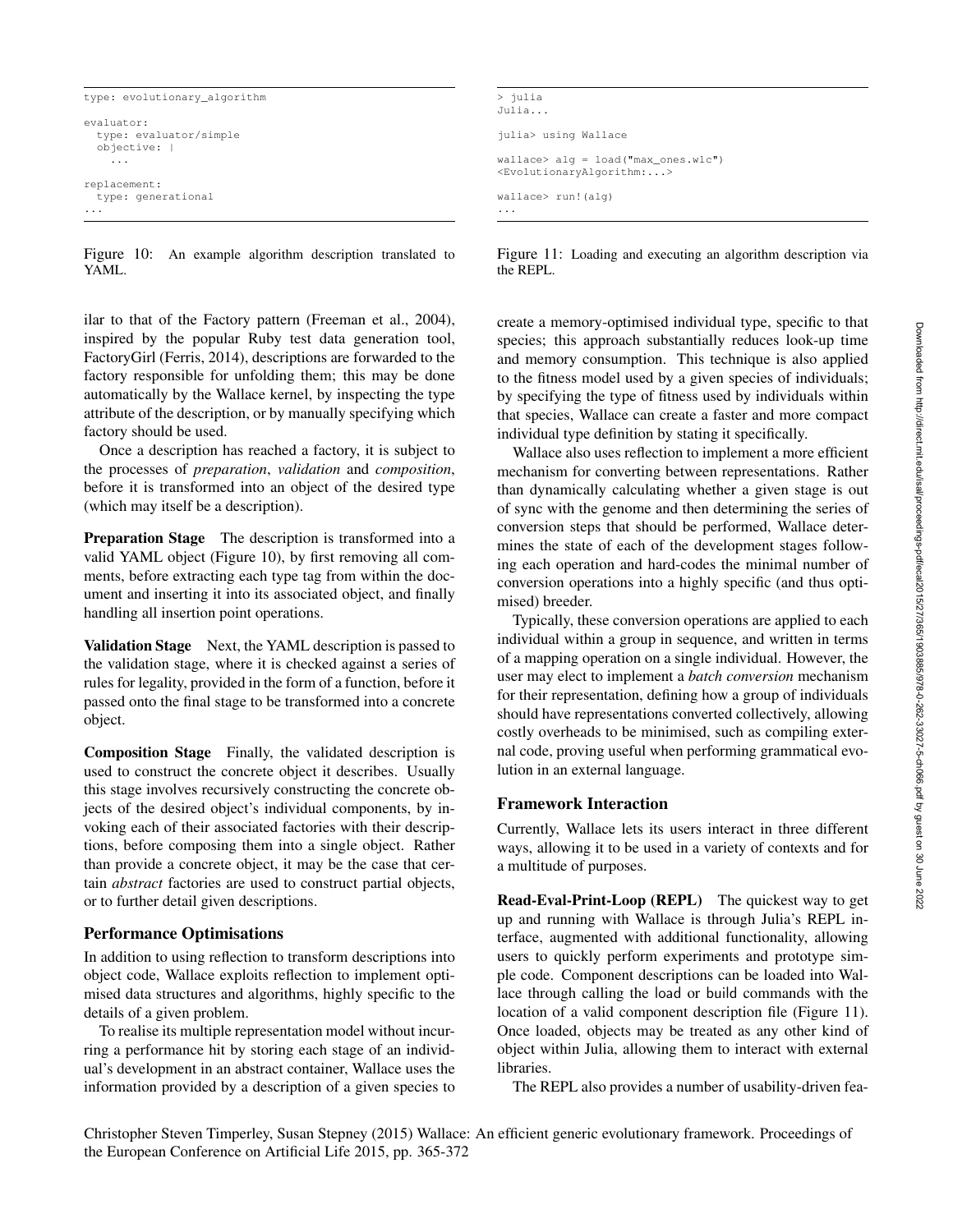| <b>Framework</b> | Language |
|------------------|----------|
| ECJ              | Java     |
| <b>JCLEC</b>     | Java     |
| <b>DEAP</b>      | Python   |
| Pyevolve         | Python   |
| inspyred         | Python   |

Table 1: Evolutionary computation frameworks to perform performance and brevity comparisons.

tures, some of which are listed below, which allow users to quickly assimilate themselves with the framework with minimal effort.

- help(type), used to provide descriptions of the various components available within Wallace, along with their inputs and modes of operations, in a neat and user-friendly manner.
- list subtypes(type), provides a list of all known subtypes of a given type, each of which can be further inspected using the help command.

Script Execution One may also write conventional Julia scripts to compose and execute their algorithms, by simply calling "using Wallace" at the top of the script, and executing the file as standard from the command line.

Interactive Graphical Notebook As Wallace seamlessly integrates into the Julia language, one may also exploit Julia's powerful browser-based interactive environment, IJulia, built upon the popular IPython/Jupyter interactive computational environment. By combining IJulia with other packages, such as Gadfly and Interact.jl, one may also create a large variety of highly detailed and customisable plots and graphs.

Together, these tools form a powerful package for evolutionary computation, both in a research, industrial and classroom environment, allowing experienced users and newcomers alike to quickly and empirically prototype solutions and to visualise the evolutionary process, whilst retaining the performance benefits shared by lower level languages.

### Comparison

Here we compare the brevity and performance of Wallace to a selection of the most popular EC frameworks used within the literature, listed in Table 1, in order to assess its standing. Due to time constraints and compilation issues, we were unfortunately unable to test performance against other C/C++ options.

### **Brevity**

In order to compare the conciseness of Wallace descriptions to those of other frameworks, we repeated the study carried out by Fortin et al. (2012), where the number of

| Framework    | Type | Config.           | Alg. | <b>Example</b> | <b>Total</b> |
|--------------|------|-------------------|------|----------------|--------------|
| Wallace      | 34   | 29                | 22   | 0              | 85           |
| ECJ          | 308  | 34                | 88   | 26             | 456          |
| Pyevolve     | 59   | $\Omega$          | 261  | 16             | 336          |
| inspyred     |      | $\theta$          | 330  | 30             | 360          |
| <b>DEAP</b>  | 0    | $\mathbf{\Omega}$ |      | 59             | 59           |
| <b>JCLEC</b> | 198  | 15                | 192  | 29             | 434          |

Table 2: Number of lines required to implement OneMax problem using different EC frameworks.

|                 | <b>Benchmark</b>                            |
|-----------------|---------------------------------------------|
| GA <sub>1</sub> | OneMax $(n = 100)$                          |
| $G_A2$          | Rastrigin ( $n = 100$ )                     |
| GP <sub>1</sub> | Artificial Ant (Santa-Fe Trail, 400 moves)  |
| GP2             | Symbolic Regression $(x^4 + x^3 + x^2 + x)$ |
| GP3             | Boolean Circuit (8x3 multiplexer)           |
|                 |                                             |

Table 3: Benchmark problems used to compare performance of different EC frameworks. Each had a population size of 100, and ran for 1000 generations.

lines required to implement an algorithm to solve the One-Max benchmark problem is counted and compared for each framework. The results are given in Table 2.

Whilst it took more lines in Wallace to implement the OneMax problem than it did using DEAP, a framework firmly established for its clarity and brevity, the example file used to enter the specifics of the algorithm setup and the OneMax problem was smaller and considerably simpler than that used by DEAP, involving only the specification of problem details in a simple and compact structure.

Furthermore, Wallace required only that the user describe the setup of their algorithm in terms of its components, allowing them to choose from a range of operators and representations from its standard library, whereas the example file used by DEAP required the user to write the EA from scratch in Python, using its framework to skip boilerplate definitions.

#### **Performance**

In order to fairly assess the performance of Wallace to that of other frameworks, we compared execution times across 100 runs for a number of common benchmark functions on a single thread, listed in Table 3, under the same conditions and using the same algorithm setup (or as close as the underlying framework would permit).

An overview of the results from our experiment are given in Table 4; the full experiment setup and raw results data are online at https://github.com/ChrisTimperley/ EC-Software-Benchmarks. Where it was not possible to implement a solution to a given problem using the standard library of a framework, that benchmark was skipped, and is denoted within the table by *n/a*.

Downloaded from http://direct.mit.edu/isal/proceedings-pdf/ecal2015/27/365/1903885/978-0-262-33027-5-ch066.pdf by guest on 30 June 2022